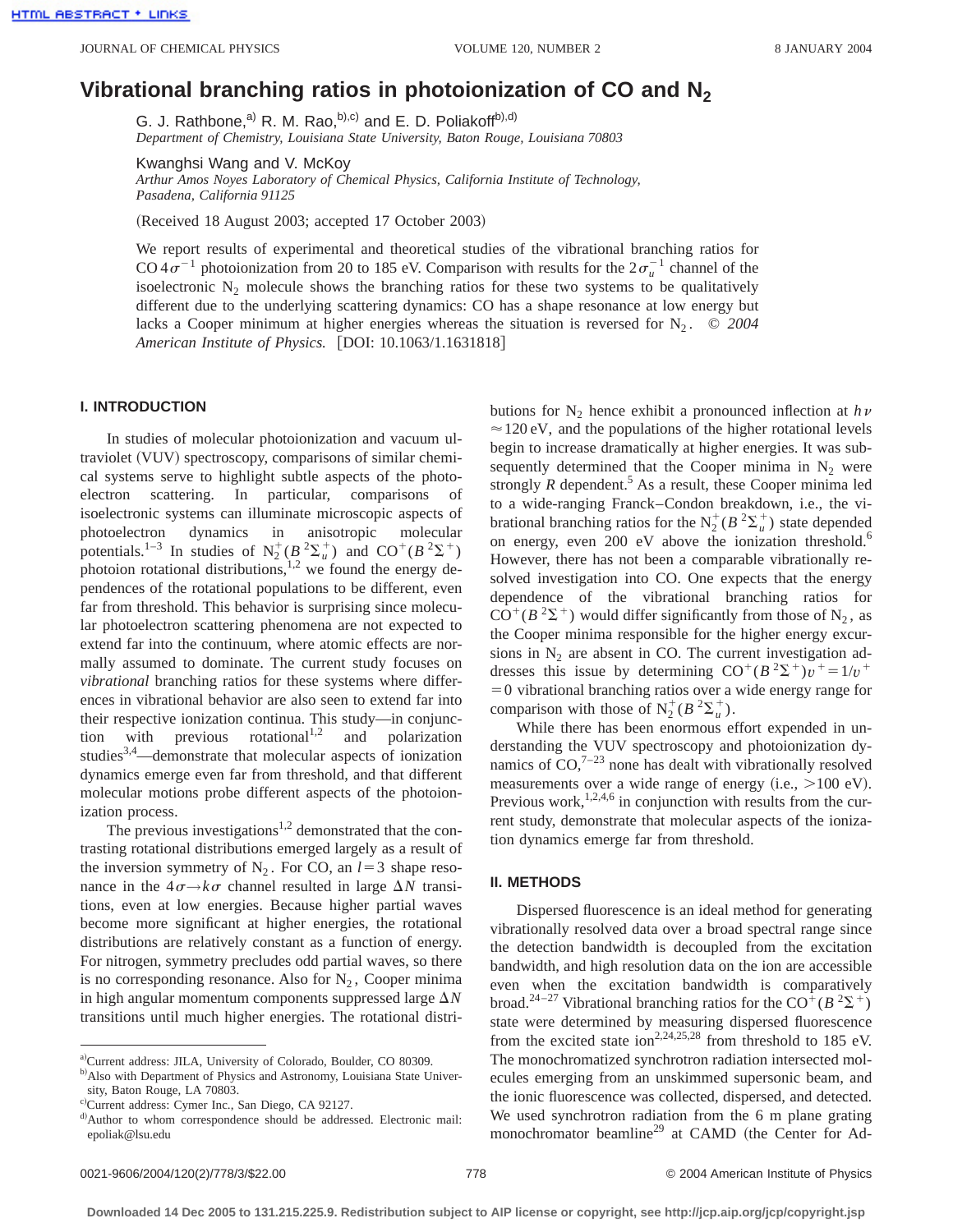

FIG. 1. Comparison of the energy dependence of vibrational branching ratios for CO  $4\sigma^{-1}$  and N<sub>2</sub>  $2\sigma_u^{-1}$  photoionization. The differences are clear and wide-ranging, and are due to the underlying photoionization dynamics.

vanced Microstructures and Devices at Louisiana State University) with an excitation bandwidth of  $\sim 0.2$  eV. The CO gas was introduced to the interaction region from a gas jet with a 50  $\mu$ m orifice. The stagnation pressure was adjusted until the background chamber pressure was  $5 \times 10^{-4}$  Torr. Results were checked at lower pressures to ensure that the data are free of artifacts due to secondary processes. The fluorescence radiation was dispersed by an optical monochromator (SPEX 500M) and detected by a charge coupled device optical multichannel analyzer (Princeton Instruments No. LN/CCD-1024-EUV). The emission monochromator was operated at a resolution of 1 nm. The fluorescence spectra compared well with those obtained previously over a more limited range. $^{23}$ 

The theoretical methods employed in these studies have been discussed previously<sup>5,6</sup> and only a brief discussion is given here. The photoelectron orbitals are obtained using a procedure based on the Schwinger variational principle. Calculations are performed at the Hartree–Fock level, which is sufficient to account for the key dynamics. The ground state wave function of CO is obtained at the self-consistent-field (SCF) level and the Gaussian basis functions used are the same as in Ref. 1. For the final state, we assume a frozencore Hartree–Fock model in which the ion orbitals are taken to be that of the ground state of CO and the photoelectron orbital is obtained as a solution of a one-electron Schrodinger equation.

#### **III. RESULTS AND DISCUSSION**

The results are shown in Fig. 1. The bottom frames show the  $v^+ = 1/v^+ = 0$  vibrational branching ratio data for CO and the top frames show the results for  $N_2$ .<sup>6</sup> The calculated results are in excellent agreement with experiment for both molecules. There are obvious qualitative differences between  $N_2$  and CO. The  $N_2$  curves show strong deviations from Franck–Condon behavior over a broad range at high energies while the CO results do not. In contrast, the CO results show strong deviations at lower energy,  $22,23$  while the N<sub>2</sub> curves are relatively flat in this region.

The striking differences between the  $N_2$  and CO vibrational data can be related to the photoelectron partial wave dipole amplitudes that have been reported previously.<sup>1–3,5</sup> The excursion in the CO vibrational branching ratio curve at  $h\nu \approx 35$  eV results from the  $l=3$  shape resonance in the  $4\sigma$  $\rightarrow k\sigma$  channel.<sup>2,4</sup> The higher energy regime is featureless because there is no shape resonance at higher energies, and the Cooper minima are relatively weak.<sup>30</sup> For  $N_2$ , the vibrational branching ratios vary from 100 to 200 eV, while at the lower energy the results are comparatively constant. The high energy behavior results from the strong dependence of the Cooper minima on bond length.5,6 The low energy region is featureless because there is no shape resonance corresponding to the one observed in CO. This stems from symmetry, i.e., the  $l=3$  partial wave is forbidden in the case of N<sub>2</sub> because the final electronic wave function is of gerade symmetry and therefore contains only even partial waves. In fact, it would seem that the CO shape resonance redistributes the oscillator strength sufficiently to result in all of the major differences between CO and  $N_2$ .

Finally, we note that the specific motions probed via state-resolved measurements (i.e., rotation, vibration, etc.) are revealing different aspects of the underlying continua. For example, the rotational distributions for CO were relatively flat in the lower energy region<sup>1,2,30</sup> (i.e.,  $20 \le h \nu$  $\leq 50 \text{ eV}$ ) while the vibrational distributions vary significantly in this same region. Similarly, polarization data for  $CO<sup>3,4</sup>$  in the high energy region demonstrated that the photoelectron is ejected preferentially along the molecular axis, while the vibrational and rotational data were insensitive to this aspect of the photoelectron ejection. These observations underscore the point that measurements which emphasize molecular aspects elucidate details of the photoelectron scattering dynamics that would be otherwise inaccessible.

## **IV. CONCLUSIONS**

Vibrationally resolved  $CO^+(B^2\Sigma^+) \rightarrow CO^+(X^2\Sigma^+)$ dispersed fluorescence measurements are used to generate vibrational branching ratios for the  $CO<sup>+</sup>(B<sup>2</sup>\Sigma<sup>+</sup>)$  state photoion over a broad range of excitation energies,  $20 \le h \nu$  $\leq 185$  eV. The results are compared to similar measurements on  $N_2$  and are found to be qualitatively different. Theoretical predictions are generated, and compared to experiment, and the agreement is excellent. The differences between the  $N_2$ and CO results are attributable to the photoelectron scattering dynamics, which differ because a shape resonance present for CO is symmetry-forbidden in the case of  $N_2$ .

# **ACKNOWLEDGMENTS**

E.D.P. acknowledges support by the Chemical Sciences, Geosciences and Biosciences Division, Office of Basic Energy Sciences, Office of Science, U.S. Department of Energy, and the National Science Foundation (CHE-9616908). We

**Downloaded 14 Dec 2005 to 131.215.225.9. Redistribution subject to AIP license or copyright, see http://jcp.aip.org/jcp/copyright.jsp**